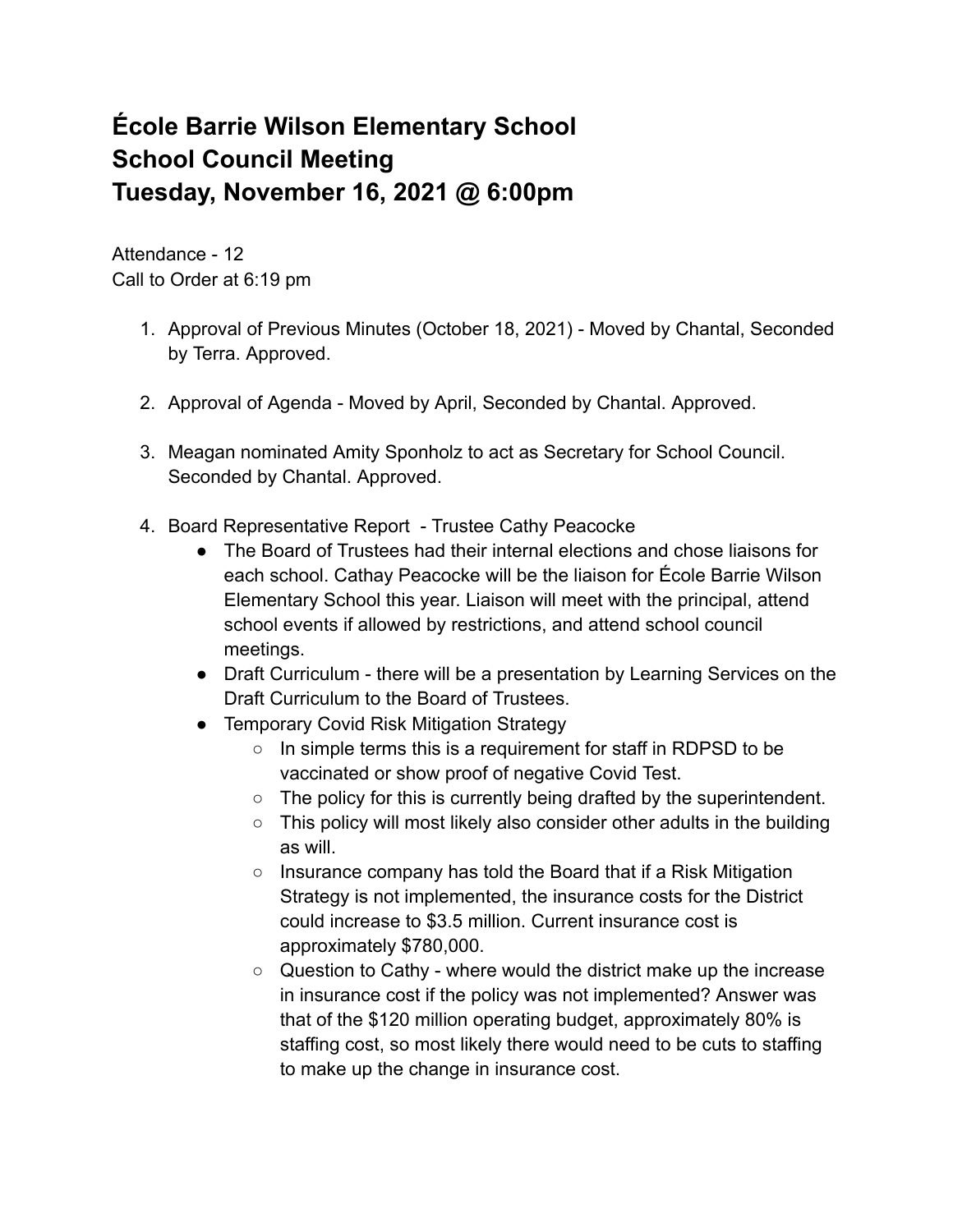- Question to Cathy how long does the Board have to implement the policy until the insurance company increases prices? Answer was that at this point, the insurance company was not going to increase prices while the Temporary Covid Risk Mitigation Strategy was in draft.
- It was discussed that parents can email all the Trustees and the Superintendent to let them know their thoughts on the Temporary Covid Risk Mitigation Strategy at **[trustees@rdpsd.ab.ca](mailto:trustees@rdpsd.ab.ca)**.
- 5. Principal's Message Colette Pedde
	- RDPSD applied for extra funding for learning interventions due to the pandemic. The school was able to get more funding and hired some staff for 4 months. This hiring will be complete before Christmas and staff will help with learning loss identified.
	- Grade 1 will have learning assessments for Learning Loss Intervention programs. If approved, this may start in March.
	- Review of the annual report. Report can be found [HERE](http://barriewilson.rdpsd.ab.ca/view.php?action=documents&id=505&header=Annual%20Results%20Report) for review.
	- Barrie Wilson has implemented a school wide intervention approach for every single student in Literacy. For students that have been identified as needing more intervention, they are doing 30 minutes of guided reading every single day. Those already reading at grade level, they are doing 30 minutes of guided reading three times a week.
	- Barrie Wilson has 84 ESL students. They are working in the same Literacy Intervention model as above. There may be some future Professional Development for teachers to support ESL learners.
	- Small group numeracy Intervention is also happening for those with identified need.
- 6. School Council Events/Fundraisers
	- Christmas Market
		- The Christmas Market will be a go this year to bring back some community, normalcy and holiday joy!
		- $\circ$  Items can be dropped off at the school December 6, 7, 8 and 9.
		- We are hoping to set up tables in the gym to provide ample space for two classes to shop at a time.
		- Shopping for students will occur December 13 and 14.
	- Hot Lunch Program Christine
		- Edo Japan on November 17 big order!
		- Volunteers will be needed to help.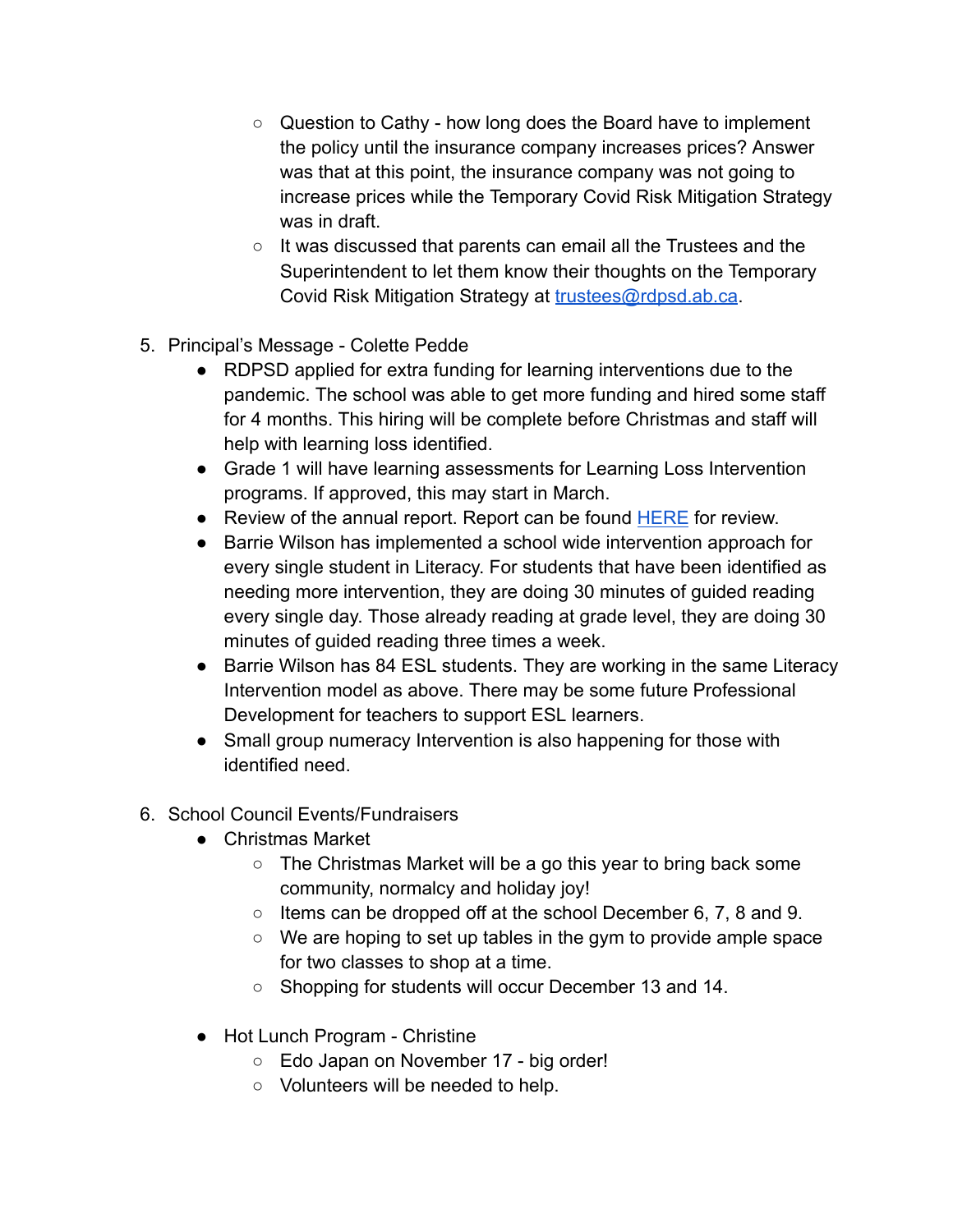- Fresh Fruit Fridays Amity
	- Co-op has agreed to make skewers for all students and staff to be delivered November 26, 2021.
	- This is paid for by the school's nutrition funding and not by Parent Council.
- Poinsettia Fundraiser Amity
	- Fundraiser ready to go ahead.
	- Dates of the fundraiser: Forms to be sent home November 16 and due back to the school November 22. Vouchers will be sent home on November 23.
- Purdy's Chocolate Fundraiser Meagan
	- Fundraiser will happen in early December with chocolate pick up on December 10.
- 7. Other Business
	- None

Adjourned at 7:32pm

Next Meeting: Monday, January 17 at 6:00pm, via [Google](http://meet.google.com/ehn-nuky-erb) Meets.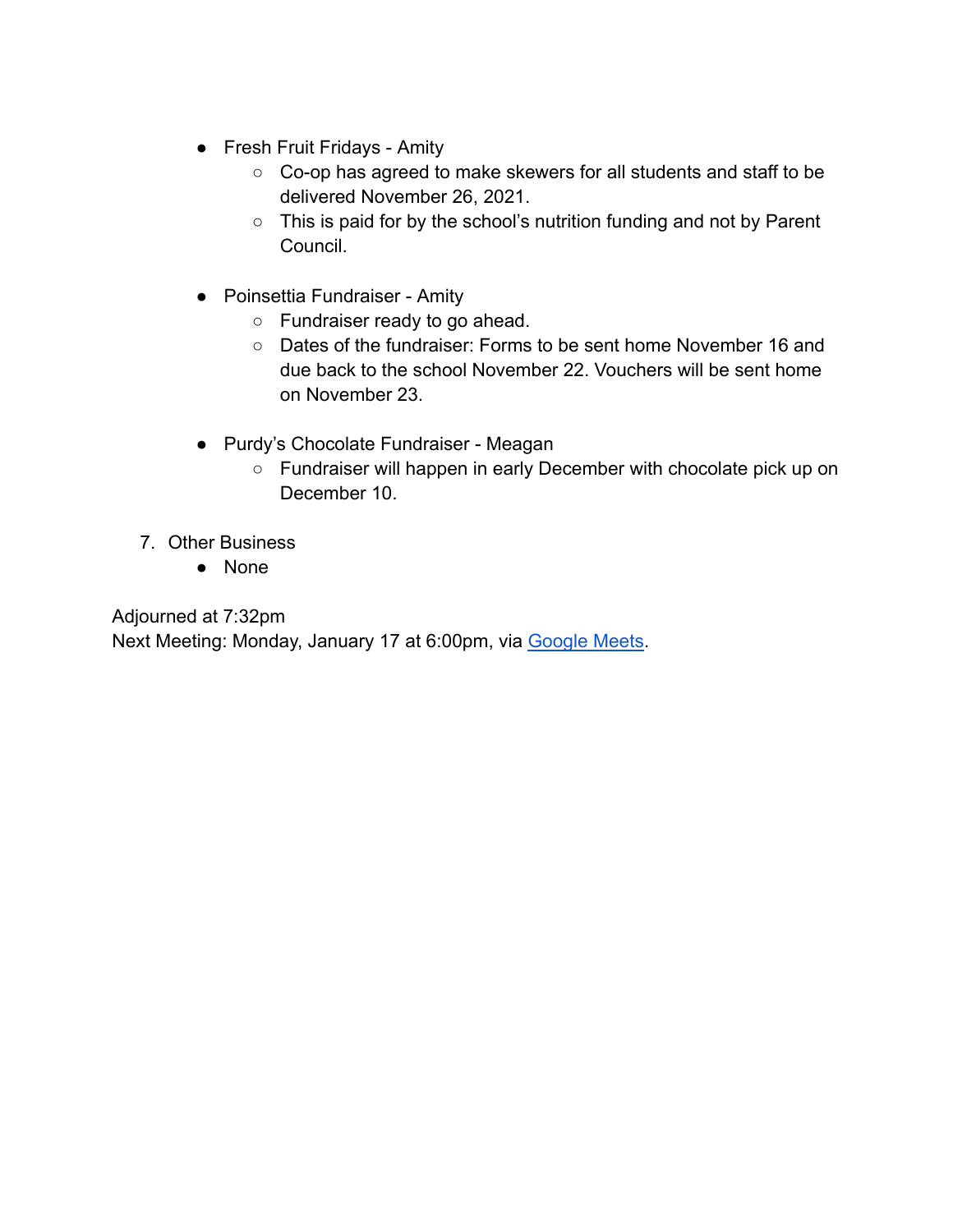## **École Barrie Wilson Elementary School Parent Fundraising Association Meeting Held after School Council Meeting**

Call to Order at 7:33pm

- 1. Approval of Previous Minutes (October 18, 2021) Motion by Terra, seconded by Meagan. Approved
- 2. Approval of Agenda Motion by Crystal, seconded by Chantal. Approved.
- 3. Treasurer's Report Meagan
	- Catherine sends her regrets for a last minute issue.
	- Account balance is around \$5700, or which \$2250 is earmarked for supply funding for classrooms in January.
- 4. Funding Requests
	- The Christmas Market Committee would like to have some money to spend on needed items for the market (typically gift bags and gifts focused more for men for students to purchase).
	- Crystal motions to approve \$250.00 for the Christmas Market. Seconded by Chantal. Approved.
	- Request to fund a picnic table for the playground. More information is needed. Crystal will look into cost. Meagan will look into approval from the city as they would need to install/maintain the item.
- 5. Meagan nominated Amity Sponholz to act as Secretary for the Parent Fundraising Association. Seconded by Chantal. Approved.
- 6. Other Business
	- Discussion regarding Parent Council implementing a policy requiring in school volunteers at Parent Council supported events show proof of vaccination. AHS has strongly recommended this for events such as the Christmas Market. Conclusion was that we would not set a specific policy at this time but will follow AHS recommendations.